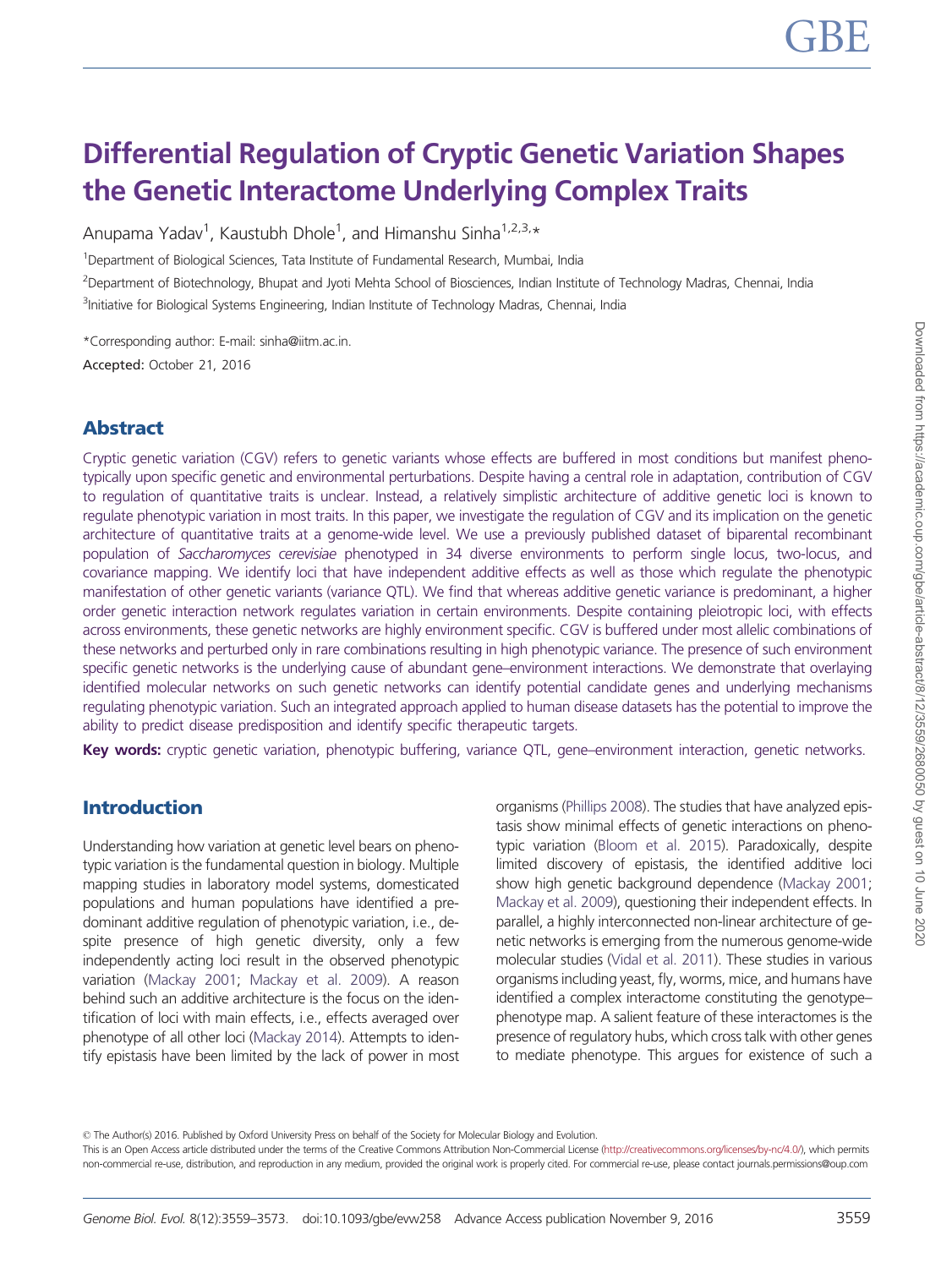multi-layered architecture of the genetic variants that regulate phenotypic variation. In this study, we ask why only a subset of the diverse genetic variation has been associated with phenotypic variation. Is such an additive architecture a true reflection of the genotype–phenotype map or a result of the bias in the mapping approaches?

To understand the architecture of genetic variation, it is important to take into account various evolutionary processes that result in accumulation of this genetic variation. An adapted population is not genetically constant, instead it continues to accumulate genetic variants phenotypically neutral in that selection condition [\(Gibson and Dworkin 2004](#page-14-0)). In a scenario of a change of genetic background or environment, these accumulated variants can manifest phenotypically, i.e., show their effects, thereby facilitating adaptation. This genetic potential is termed cryptic genetic variation (CGV). Various studies have investigated regulation of CGV at a single locus level. Waddington's initial observations in Drosophila later lead to identification of genes with the ability to buffer the phenotypic effects of other genetic variants or CGV in various sys-tems-Ultrabithorax ([Gibson et al. 1999\)](#page-14-0), EGFR [\(Dworkin et al.](#page-14-0) [2003\)](#page-14-0) in Drosophila, IRA2 [\(Taylor and Ehrenreich 2015\)](#page-14-0) in yeast and, the most commonly studied gene, HSP90 [\(Rutherford and Lindquist 1998\)](#page-14-0) in various model systems. Upon genetic or environmental perturbation, the buffering ability of these genes is altered, resulting in phenotypic manifestation of CGV. However, these few examples of regulators of CGV cannot account for its proposed central role in adaptation and speciation [\(Gibson and Dworkin 2004\)](#page-14-0). At a population level, CGV refers to genetic variation that is masked through epistatic effects and released in the presence of specific polymorphisms ([Hermisson and Wagner 2004;](#page-14-0) [Siegal and](#page-14-0) [Leu 2014](#page-14-0)). However, the mainly additive nature of causal genetic variation in mapping studies challenges the role of loci regulating CGV in phenotypic variation. At a molecular level, high genetic crosstalk resulting in redundant pathways [\(Wu](#page-14-0) [and Lai 2015\)](#page-14-0) has been proposed to be a compensatory mechanism to buffer CGV [\(Costanzo et al. 2010](#page-14-0)) indicating its pervasive role in shaping the genetic architecture. Therefore, in order to understand the impact of CGV on phenotypic variation, it is important to study its regulation at a genome-wide level.

In this paper, we investigate genetic architecture regulating phenotypic variation by employing QTL mapping to study regulation of CGV. We ask the following questions: can we identify loci whose alleles have differential effects on the phenotypic manifestation of other genetic variants, i.e., CGV? If such loci exist, how do they compare to the conventionally identified loci and how are they distributed across diverse environments? Finally, like the highly interconnected molecular interactome, do the genetic variants also show high interconnectivity and how does this impinge on regulation of CGV?

Linkage mapping in segregants of a large biparental population will allow comparison of the effect of the two divergent alleles of a locus on thousands of genetic variants, i.e., CGV. Whereas conventional quantitative trait locus (QTL) mapping identifies alleles that show significant difference in population mean, their effects on population variance are not considered (Rönnegård and Valdar 2012). A significant difference in mean of the two alleles indicates difference in mean phenotype averaged over other genetic variants. Whereas, a difference in variance would indicate that while rest of the genetic variants are phenotypically neutral or buffered in the presence of one allele resulting in lower variance, the other allele allows their phenotypic manifestation resulting in higher variance [\(Lempe et al. 2013\)](#page-14-0). The term to describe these variance-regulating loci, variance QTL (vQTL) was first introduced by Rönnegård and Valdar (2011). Whereas vQTL with significant effect on variation have been identified, viz. MOT1 ([Forsberg et al. 2015\)](#page-14-0) and nFT ([Lee et al. 2014\)](#page-14-0) in plants, these loci tend to be small effect when compared with conventional QTL [\(Shen et al. 2012](#page-14-0)). In addition, while vQTL mapping has been proposed to be a predictor of prevalence of gene-gene interactions (Paré [et al. 2010](#page-14-0); Rönnegård and [Valdar 2012](#page-14-0)), thereby supporting our hypothesis of differential regulation of CGV by these loci, empirical evidence for this remains scarce.

We used linkage mapping to identify loci that regulate CGV in a biparental yeast population grown in diverse environments. These genetically diverse parental strains (BY and RM11) have accumulated large number of genetic variants over the course of their evolutionary trajectories ([Liti et al. 2009](#page-14-0); [Bloom et al. 2013\)](#page-14-0). We perform single locus mean and variance QTL mapping and compare their distribution in diverse environments. We then perform across environment covariance analysis of the identified loci to study the environment specific pleiotropy of the regulation of CGV and its impact on gene–environment interactions (GEI). Please note that from this point onwards in this paper, pleiotropy refers to environment specific pleiotropy, i.e., effect of a locus in multiple environments. In the end, we perform a two-locus analysis to detect genetic loci whose interactions affect mean, variance or both and identify genetic networks regulating CGV. Our results demonstrate that vQTL mapping can be used to identify the regulators of CGV. We show that environment is the primary determinant of regulation of CGV, such that it is buffered in most environments and is released only in certain environments. While most large effect pleiotropic loci affect CGV in these select environments, we identify environment specific genetic and molecular networks, which work in a redundant manner to buffer the CGV. We believe that such networks are a part of genetic architecture of all quantitative traits and these networks are revealed only upon certain genetic and environmental perturbations.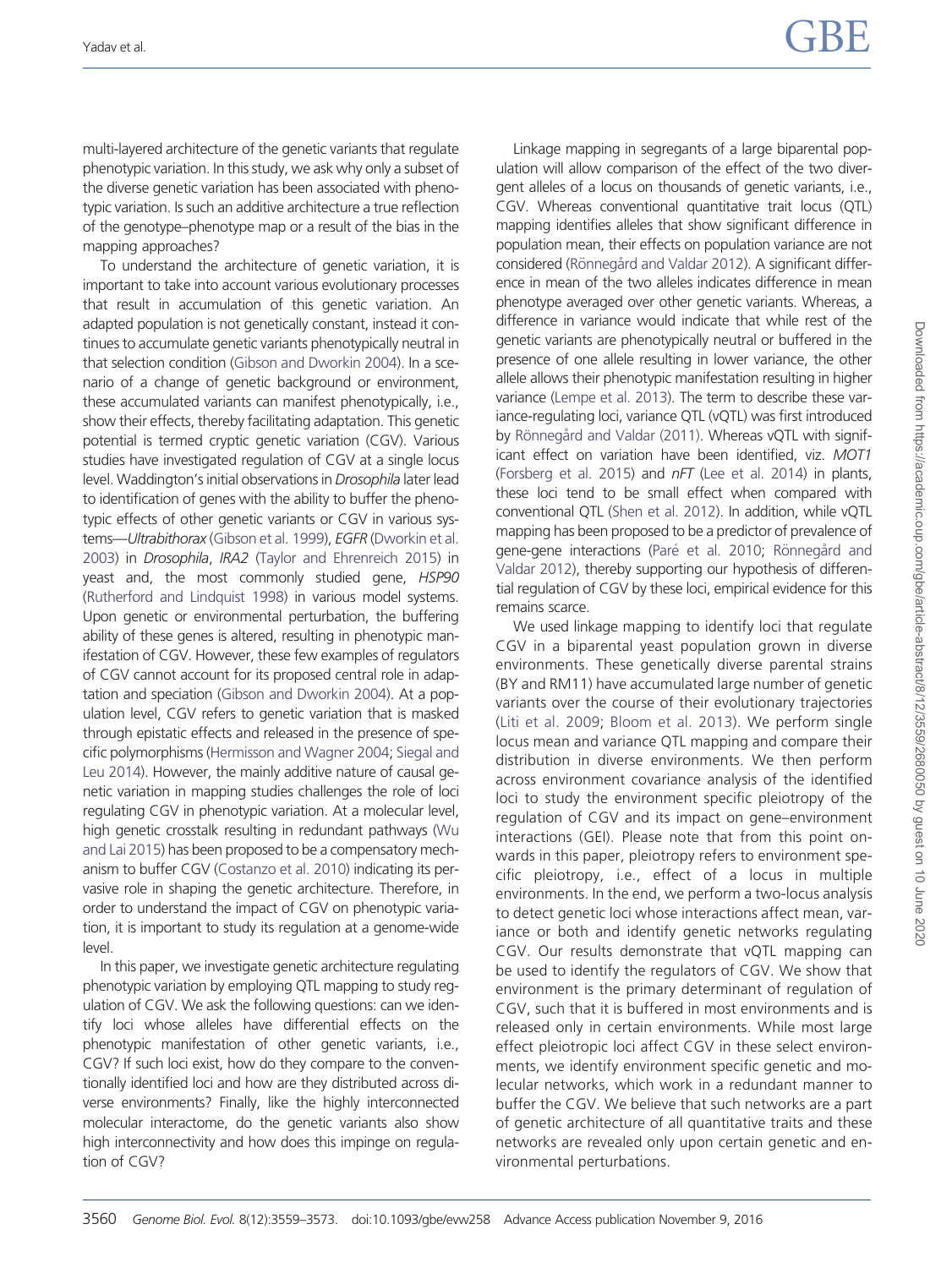## **Methods**

In this paper, for clarity, we have used following terms to define various mapping techniques used: "mQTL", mean QTL, is used to describe conventional QTL mapping based on F-statistic comparison; "vQTL" for variance QTL mapping based on BF-statistic comparison; "mvQTL" for a locus which has a significant F- and BF-statistic; "2-mQTL" denotes pair of loci with significant two-way F-statistic comparison; "2-vQTL" with two-way BF-statistic comparison; and "2-mvQTL" with two-way F- and BF-statistic comparison.

#### Dataset

The raw growth data analyzed in this study was derived from a study by [Bloom et al. \(2013\)](#page-14-0), in which the experimental procedures are described in detail. The data we used was generated for 1,008 segregants derived from a cross between S. cerevisiae strains BY (a laboratory strain) and RM11-1a (a wine isolate, indicated as RM). These segregants were grown in 46 different environments and phenotyped for colony size of which 34 environments were considered in this study ([sup](http://gbe.oxfordjournals.org/lookup/suppl/doi:10.1093/gbe/evw258/-/DC1)[plementary table S1](http://gbe.oxfordjournals.org/lookup/suppl/doi:10.1093/gbe/evw258/-/DC1), [Supplementary Material](http://gbe.oxfordjournals.org/lookup/suppl/doi:10.1093/gbe/evw258/-/DC1) online). A total of 11,623 markers were considered.

#### mQTL and vQTL Mapping

The mQTL mapping was carried out as described previously [\(Bhatia et al. 2014\)](#page-14-0). In brief, the R/qtl package [\(Broman et al.](#page-14-0) [2003;](#page-14-0) [Broman and Sen 2009\)](#page-14-0) was used to identify QTL separately for colony size in each environment. mQTL were identified using the LOD score, which is the  $log_{10}$  of the ratio of the likelihood of the experimental hypothesis to the likelihood of the null hypothesis ([Broman and Sen 2009](#page-14-0)). An interval mapping method using R/qtl "scanone" function was used to compute this LOD score using the Haley–Knott regression algorithm ([Broman et al. 2003\)](#page-14-0).

The following formula was used to calculate the F-score, which was further used to derive the LOD score. At a particular marker, let segregant i's phenotypic value be  $y_{ii}$  where j can take two values ( $j = 1$ : BY allele and  $j = 2$ : RM allele).

$$
F = \frac{\sum_{j=1}^{k} n_j (\overline{y}_j - \overline{y})^2 / (k - 1)}{\sum_{j=1}^{k} \sum_{i=1}^{n_j} (\overline{y}_j - \overline{y}_j)^2 / (n - k)}
$$

Here, N is the total number of segregants,  $n_1$  and  $n_2$  are the number of segregants having the BY and RM allele, respectively  $(k = 2)$  and  $y_i$  is the genotypic mean of allele j.

Let df denote the degrees of freedom  $(df = 1$  for a backcross and  $df = 2$  for an intercross). The LOD score is accordingly derived as follows:

$$
LOD = \frac{n}{2} \log_{10} \left[ F \left( \frac{df}{n - df - 1} \right) + 1 \right]
$$

Under the null hypothesis, there is no significant difference in the means at the marker under consideration whereas under the alternative hypothesis, there is a presence of an mQTL.

To estimate the difference in phenotypic variance between the two genotypic groups, i.e., to identify vQTL in each environment, the standard Brown–Forsythe (BF) statistic (Rönnegård and Valdar 2011; [Lee et al. 2014](#page-14-0)) and the corresponding LOD score were calculated for each genetic marker in each environment [\(supplementary file S1, Supplementary](http://gbe.oxfordjournals.org/lookup/suppl/doi:10.1093/gbe/evw258/-/DC1) [Material](http://gbe.oxfordjournals.org/lookup/suppl/doi:10.1093/gbe/evw258/-/DC1) online). The BF-test is equivalent to an F-test performed on the deviations of the phenotypic values from their respective genotypic medians (or the means). Hence, under the alternative hypothesis, the phenotypes of the two alleles reveal a difference in the variance.

At a particular marker, let  $z_{ii}$  be the absolute deviation of segregant i's phenotypic value  $y_{ii}$  from its genotypic mean  $\tilde{y}_{i}$ where, *j* can take two values ( $j = 1$ : BY allele and  $j = 2$ : RM allele).

$$
z_{ij} = |y_{ij} - \tilde{y}_j|
$$

Then BF-statistic for that marker can be computed as follows:

$$
F = \frac{(N-p)}{(p-1)} \frac{\sum_{j=1}^{p} n_j (\tilde{z}_j - \tilde{z}_{..})^2}{\sum_{j=1}^{p} \sum_{i=1}^{n_j} (z_{ij} - \tilde{z}_j)^2}
$$

Here, N is the total number of segregants,  $n_1$  and  $n_2$  are the number of segregants having the BY and RM allele, respectively  $(p = 2)$ . In order to estimate the effects of vQTL in the same order as in QTL, LOD scores were computed as described previously [\(Broman and Sen 2009](#page-14-0)).

To establish the statistical significance of the putative mQTL and vQTL, P values were computed using a genome-wide permutation test of 1,000 permutations, where the null distribution consisted of the highest genome-wide LOD score obtained from each permutation ([Broman et al. 2003](#page-14-0)). A marker with LOD score  $> 3.0$  and a permutation  $P < 0.1$ was considered significant. In order to account for multiple comparisons performed on this dataset, we used permutation testing which represents a more robust substitute to various multiple testing correction algorithms [\(Camargo et al. 2008\)](#page-14-0). In brief, permutations disrupt the genotype–phenotype association and then test the chances of identification of a particular locus as significant. This is independent of any other test performed on the dataset. In order to test the association between permutation values for F- and BF-tests, we calculated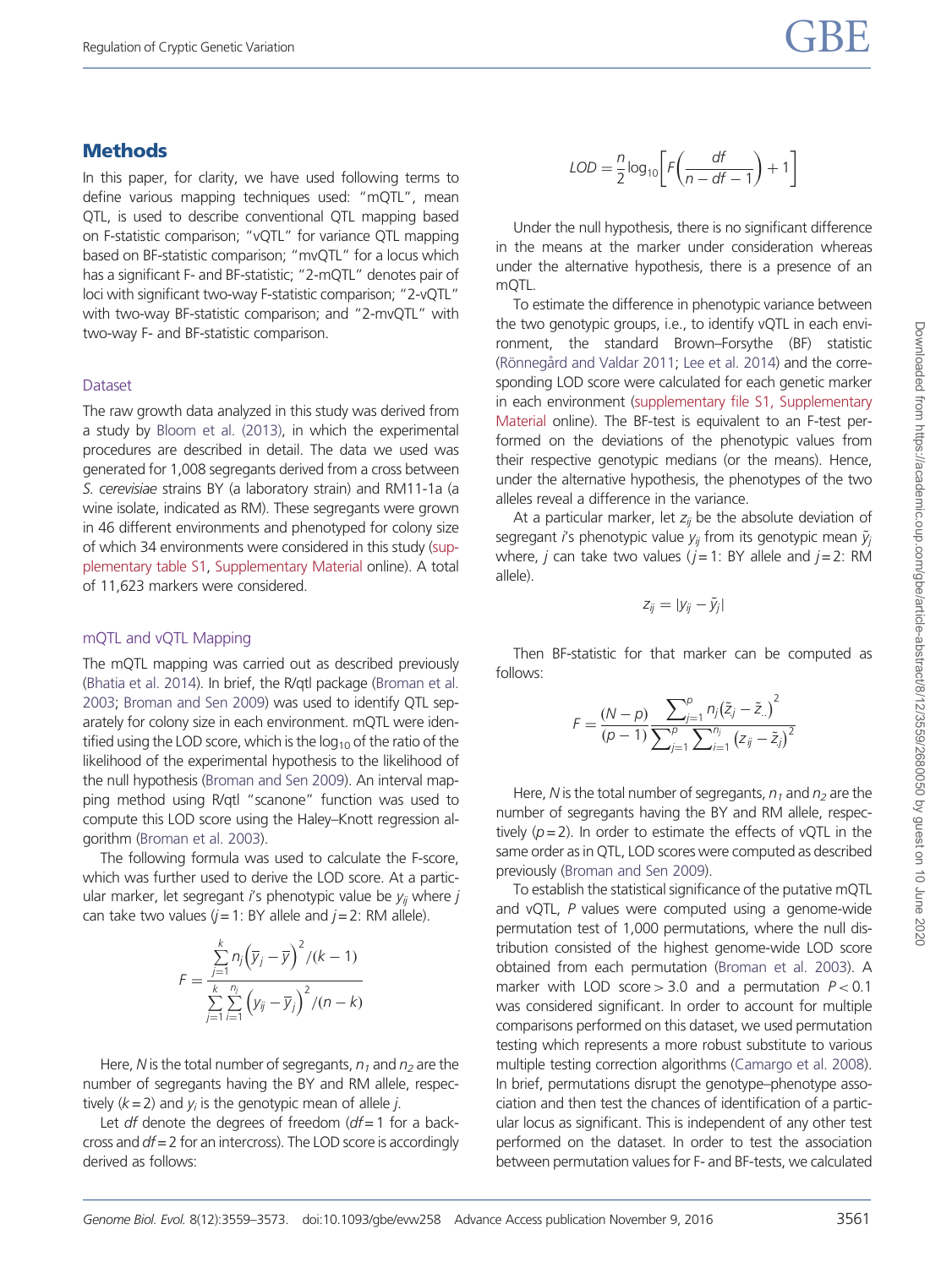correlation of permutation P values of the two tests for all single QTL and identified a non-significant correlation of  $r^2 = -0.143$ .

## Comparing mQTL and vQTL and Estimating Pleiotropy

To compare mQTL and vQTL and estimate pleiotropy, we divided the genome into 50 kb non-overlapping regions. A 50 kb region containing significant mQTL and vQTL in the same environment was considered an mvQTL. Similarly a 50 kb region containing two or more mQTL or vQTL significant in different environments was considered a pleiotropic locus. Within one type of mapping in an environment, we did not identify two peaks within a 50 kb locus. This is also tested independently in the original study, [Bloom et al. \(2013\),](#page-14-0) which did not identify two peaks closer than 50 kb in the same environment. Furthermore, we observed that for significant loci any linkage degenerated beyond a 50 kb interval independent of the LOD score. Therefore, a 50 kb region was sufficient to compare loci pleiotropic across environments. We compared 40 and 50 kb intervals and found no difference in our results. We have therefore used a universal QTL interval of 50 kb. We would like to note that linked loci can have an effect in the same environment as well, as reported previously [\(Steinmetz et al. 2002](#page-14-0)) and distinguishing the effect of such loci across environments is beyond the scope of linkage mapping and this paper.

#### Calculating Correlation between Mean and Variance

To calculate environment specific correlation, difference in the mean (mean\_BY  $-$  mean\_RM) and difference in the variance (var\_BY - var\_RM) was calculated for all significant loci within each environment. Pearson's correlation between these two parameters was then calculated for each environment.

#### Covariance across Environmental Pairs

To assess the differential covariance of a locus across multiple pairs of environments, we considered the collated set of pleiotropic loci for our study ([supplementary table S3,](http://gbe.oxfordjournals.org/lookup/suppl/doi:10.1093/gbe/evw258/-/DC1) [Supplementary Material](http://gbe.oxfordjournals.org/lookup/suppl/doi:10.1093/gbe/evw258/-/DC1) online). To quantify the differential covariance across a pair of environments, a Deming regression was calculated between the phenotype values of the chosen pair of environments for each allele, using R package "mcr". Deming regression, which minimizes errors in multiple dimensions simultaneously, served as a suitable measurement error model for assessing buffering across two or more environments. Unlike simple least squares regression, Deming regression accounts for deviations in observations on both the x- and the y-axis. Assuming  $(y_i, x_i)$  are measured observations of the "true" values  $(y_i^*, x_i^*)$ , which lie on the regression line.

$$
y_i = y_i^* + \varepsilon_i
$$

$$
x_i = x_i^* + \eta_i
$$

where, errors  $\varepsilon$  and  $\eta$  are independent and the ratio of their variances is the estimate  $\delta = \frac{\sigma_{\varepsilon}^2}{\sigma_{\eta}^2}$ . Deming regression seeks to find the line of best fit:  $y^* = \beta_0 + \beta_1 x^*$ , such that the weighted sum of squared residuals is minimized.

$$
\frac{1}{\sigma_{\varepsilon}^2} \sum_{i=1}^n \left( \left( y_i - \beta_0 - \beta_1 x_i^* \right)^2 + \delta \left( x_i - x_i^* \right)^2 \right)
$$

Because both the phenotypic values  $(y_i, x_i)$  are normally distributed across their respective axes, Deming regression, serves as a suitable measurement-error model for assessing buffering across two environments. Two Deming regression models were fitted for each environment pair corresponding to the two alleles.

A Student's *t*-test was performed between the deviations of the phenotypic values from the Deming fit of the BY and RM alleles ( $P < 0.05$ ). The sign of the *t*-test value indicated which of the alleles had higher mean of deviations, i.e., lower covariance. A positive t-test value denotes that the mean deviation of BY allele was greater than that of the RM allele and vice versa. All the significant loci and their corresponding environmental pairs along with mean deviations of the alleles and independent mean and variance of both the alleles and both the environments are given in [supplementary](http://gbe.oxfordjournals.org/lookup/suppl/doi:10.1093/gbe/evw258/-/DC1) [table S3,](http://gbe.oxfordjournals.org/lookup/suppl/doi:10.1093/gbe/evw258/-/DC1) [Supplementary Material](http://gbe.oxfordjournals.org/lookup/suppl/doi:10.1093/gbe/evw258/-/DC1) online. A locus with significantly different allelic covariance across more than 15 environmental pairs was considered to have pleiotropic effect on covariance. For each of these loci, total number of positive and negative t-test statistic were compiled. A Fisher's Exact test of random distribution of positive and negative t-test statistic was done for each locus and corrected for the total number of environmental pairs considered. A P< 0.05 was considered significant.

## 2-mQTL and 2-vQTL Mapping

A 2-mQTL interaction occurs when the effect of an mQTL at a single locus depends on another locus. We used a two-locus mapping technique described previously to test the interactions ([Bhatia et al. 2014](#page-14-0)). LOD scores were computed for pairwise comparisons among a set of selected loci, instead of doing a whole genome analysis. To increase power to identify 2-mQTL and 2-vQTL interactions, for each environment, genetic loci significant in either QTL or vQTL or mvQTL mapping were collated for each environment [\(supplementary table](http://gbe.oxfordjournals.org/lookup/suppl/doi:10.1093/gbe/evw258/-/DC1) [S1,](http://gbe.oxfordjournals.org/lookup/suppl/doi:10.1093/gbe/evw258/-/DC1) [Supplementary Material](http://gbe.oxfordjournals.org/lookup/suppl/doi:10.1093/gbe/evw258/-/DC1) online). For the 2-mQTL mapping, P values were computed using a permutation test (10,000 permutations), where the null distribution consisted of the highest LOD score obtained among all pairwise comparison for each permutation of the phenotype. Interactions with permutation  $P < 0.1$  were considered significant. The following hypotheses were compared:

$$
H_i: y_i = \mu + \beta_1 g_{1i} + \beta_2 g_{2i} + \gamma g_{1i} g_{2i} + \epsilon_i
$$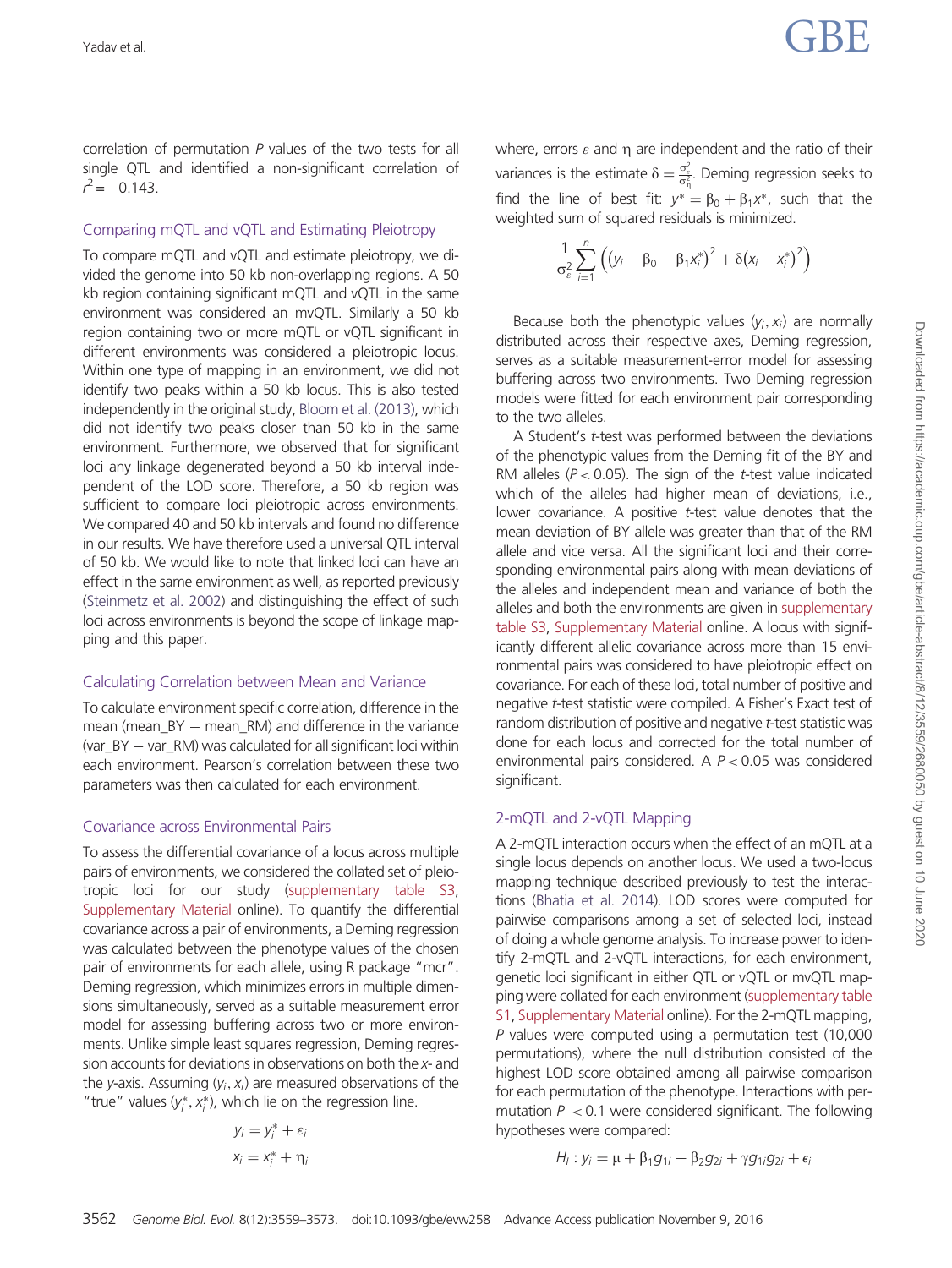$$
\mathit{H}_{A}: y_{i}=\mu+\beta_{1}g_{1i}+\beta_{2}g_{2i}+\varepsilon_{i}.
$$

Here,  $g_{1i}$  and  $g_{2i}$  are the binary variables that specify the genotype at the two loci,  $\mu$ ,  $\beta_{1}$ ,  $\beta_{2}$ , and  $\gamma$  are inferred from the data using maximum likelihood. The parameters  $\beta_1$  and  $\beta_2$ quantify the individual effect of each QTL, and  $\gamma$  quantifies the effect of the 2-mQTL interaction. See [supplementary file](http://gbe.oxfordjournals.org/lookup/suppl/doi:10.1093/gbe/evw258/-/DC1) [S1, Supplementary Material](http://gbe.oxfordjournals.org/lookup/suppl/doi:10.1093/gbe/evw258/-/DC1) online, for details of calculation of the interaction LOD  $(LOD_i)$  score.

Apart from the 2-mQTL mapping described above, we mapped variance-controlling interactions by mapping 2 vQTL interactions, which occurs when the phenotypic variance at one locus depends on the genotype at another locus. The hypothesis testing for 2-vQTL interactions was done in the same way as 2-mQTL interactions except that instead of scaled values of colony size as the phenotypic values, deviations from the mean were used as the phenotype for each allelic combination (Method for vQTL mapping). In order to compare 2-mQTL and 2-vQTL across environments, loci within a 50 kb linkage interval were considered the same.

## Identifying Molecular Networks

For each genetic network independently, we compiled the genes present in the constituent loci using [Bloom et al.](#page-14-0) [\(2013\)](#page-14-0) data. Interactions between these gene lists were identified using STRING (<http://string-db.org>; last accessed May 27, 2016) [\(Szklarczyk et al. 2015\)](#page-14-0) with following settings: interaction sources selected were experimental evidence, curated databases and co-expression with interaction score of medium confidence (0.4).

## **Results**

## A Non-Uniform Distribution of Loci Affecting Mean and Variance

Using a previously published dataset [\(Bloom et al. 2013\)](#page-14-0) of a recombinant haploid population generated from a biparental cross between a laboratory strain BY and a vineyard isolate RM, we carried out single locus linkage mapping to identify genetic loci that showed an effect on the mean (mQTL) and variance (vQTL) of colony size variation. This mapping was done independently in 34 diverse environments, ranging from different carbon sources to oxidative and DNA damaging stresses. mQTL were estimated using F-test, whereas vQTL were estimated using Brown–Forsythe (BF) test [\(fig. 1](#page-5-0)A, Methods). Significance was determined by performing 1,000 permutations per marker and a locus with LOD score  $> 3$  and permutation  $P < 0.1$  was termed significant. If the peaks of mQTL and vQTL in one environment were within 50 kb interval, the locus was termed mvQTL, i.e., this locus that had an effect on both mean and variance. The environments considered had a high broad sense heritability  $(H^2 > 0.5)$  estimated using replicates of more than 500 segregants in most cases [\(Bloom et al. 2013\)](#page-14-0). This robustness of the replicates ensured that the phenotype of segregants was robust and the differential variance was not a result of technical noise in phenotype estimation.

A total of 296 significant loci (LOD score > 3.0; permutation  $P < 0.1$ , [supplementary table S1,](http://gbe.oxfordjournals.org/lookup/suppl/doi:10.1093/gbe/evw258/-/DC1) [Supplementary](http://gbe.oxfordjournals.org/lookup/suppl/doi:10.1093/gbe/evw258/-/DC1) [Material](http://gbe.oxfordjournals.org/lookup/suppl/doi:10.1093/gbe/evw258/-/DC1) online) were identified across the 34 environments, of which 72% (212) behaved solely as mQTL, 6% (19) uniquely as vQTL and the remaining 22% (65) as mvQTL ([fig 1](#page-5-0)B). Two main conclusions emerge from these results. First, almost three-fourths of the loci are mQTL, i.e., they have independent additive effects and only one-fourth of the loci result in a difference in variance. Furthermore, among the loci resulting in difference in variance, a substantially higher number of mvQTL were identified compared with vQTL. This indicated that in most cases variance heterogeneity is accompanied by a difference in mean. Even though we did not identify many additional loci compared with the original study [\(Bloom et al. 2013](#page-14-0)), using two methods of QTL mapping (mQTL and vQTL), we classified the identified loci into different categories based on their allelic variance heterogeneity. Second, these vQTL and mvQTL loci are not uniformly distributed in all environments, instead, they are more prevalent in a few select environments [\(fig.](#page-5-0)  $1B$  [and](#page-5-0)  $D$ ). If the difference in variance were a statistical effect, then vQTL and mvQTL would have been present with similar frequency across all environments without the observed distribution bias. Therefore, this observation overrules a purely statistical origin of mvQTL without any biological implication. Additionally, we observe a strong negative correlation ( $r^2$  = -0.9) between frequencies of mQTL and mvQTL, indicating exclusivity of presence of either mQTL or mvQTL in an environment, but not both. In other words, two types of genetic architectures regulating phenotypic variation appear to exist in different environments, one consisting predominantly of mQTL and other of mvQTL.

## Environment Determines Association between Population Mean and Variance

A higher frequency of mvQTL compared with vQTL indicates that in most cases increase in variance is accompanied by a shift in the mean resulting in a higher or a lower average phenotype. We next asked what determined the higher or lower direction of the shift in mean; was it is a property of the locus or determined by the environment. A positive direction of release of variance would mean that an increase in variance is associated with an increase in mean phenotype, whereas a negative direction of release of variance would mean that an increase in variance is associated with a decrease in phenotypic mean [\(fig. 2](#page-6-0)A). In order to test if this directionality of release of variance was a property of the locus, as a first step, pleiotropic loci that affected both mean and variance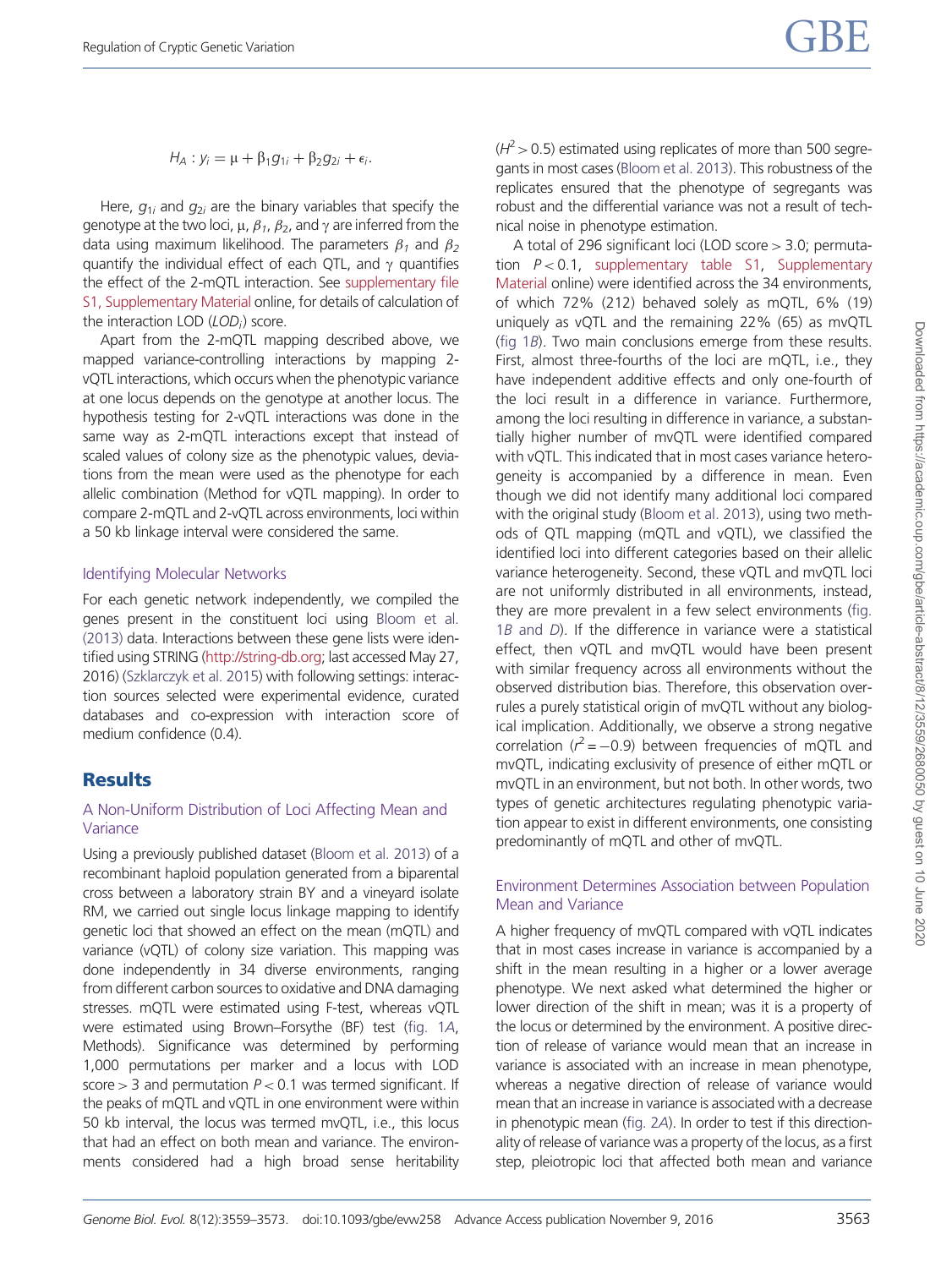<span id="page-5-0"></span>

FIG. 1.—Distribution of mQTL, vQTL and vQTL. (A) Schematic showing the three categories of QTL mapped. mQTL has a significantly different allelic mean but a non-significant difference in allelic variance; vQTL has a non-significant difference in mean but significantly different variance; mvQTL has both significantly different allelic mean and variance. (B) Distribution of the three categories of QTL mapped, mQTL (green), vQTL (orange), and mvQTL (dark pink). (C) Distribution of the three categories of two-locus interaction mapped, 2-mQTL (green), 2-vQTL (orange), and 2-mvQTL (dark pink). (D) Distribution of loci mapped in each environment as mQTL (green) and mvQTL (dark pink) in the segregating population. The y-axis is proportion of mQTL or mvQTL in each category. The x-axis is different environments arranged by decreasing proportion of mQTL. Permutation P value cut off <0.1. See [supplementary table S1,](http://gbe.oxfordjournals.org/lookup/suppl/doi:10.1093/gbe/evw258/-/DC1) [Supplementary Material](http://gbe.oxfordjournals.org/lookup/suppl/doi:10.1093/gbe/evw258/-/DC1) online, for details.

across multiple environments were identified. As described previously, fewer loci behaved as mvQTL (65/296) compared with mQTL (212/296), with most of the mvQTL being environment specific [\(supplementary table S1,](http://gbe.oxfordjournals.org/lookup/suppl/doi:10.1093/gbe/evw258/-/DC1) [Supplementary](http://gbe.oxfordjournals.org/lookup/suppl/doi:10.1093/gbe/evw258/-/DC1) [Material](http://gbe.oxfordjournals.org/lookup/suppl/doi:10.1093/gbe/evw258/-/DC1) online). Pearson correlation was calculated between the mean and the variance of the alleles of each locus across different environments. Little correlation was observed between the allelic mean and variance of these pleiotropic loci across environments. For example, a chrXV (140,012) locus had a pleiotropic effect on mean and variance across eight environments. Whereas the BY allele had a higher mean in  $MgCl<sub>2</sub>$  and LiCl, and RM allele in MgSO<sub>4</sub>, the RM allele had a higher variance in all these three environments showing a poor correlation ( $r^2$  = 0.3) between the mean and the variance ([fig. 2](#page-6-0)B, [supplementary table S2,](http://gbe.oxfordjournals.org/lookup/suppl/doi:10.1093/gbe/evw258/-/DC1) [Supplementary Material](http://gbe.oxfordjournals.org/lookup/suppl/doi:10.1093/gbe/evw258/-/DC1) online). A similar lack of association between the mean and the variance was observed for other loci as well. On the other hand, a strong association was observed between the mean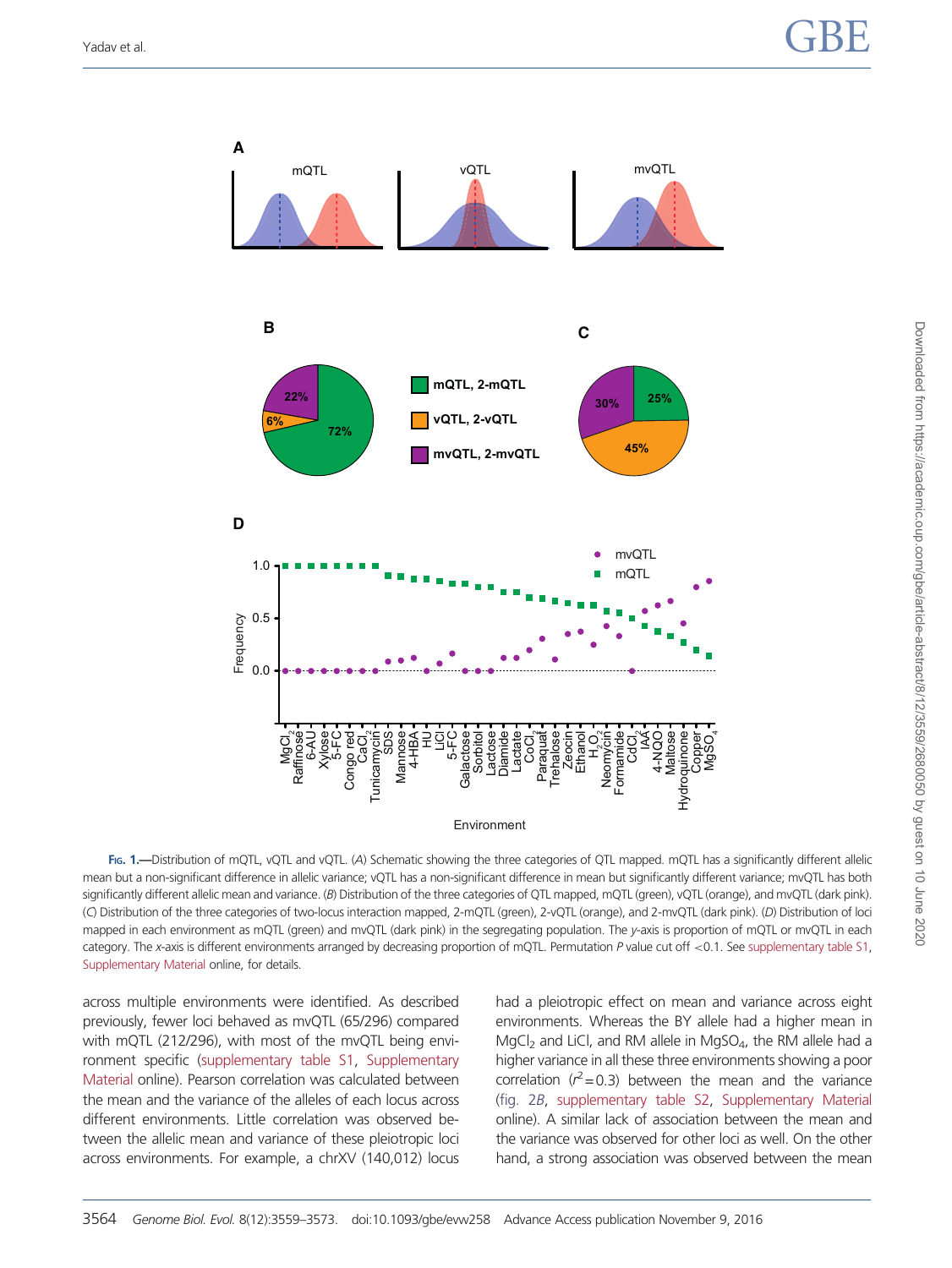<span id="page-6-0"></span>

FIG. 2.—Environment and locus dependence of variance. (A) Representative frequency distributions of three loci showing directionality of release of variance. Blue distribution is of segregants with BY allele and red is for segregants with RM allele. 4-NQO [chrXII (207,340)] locus shows release of variance of the BY allele in the negative direction (mean RM > mean BY); Lactose [chrXIV (376,315)] locus shows equal variance of the two alleles; MgSO<sub>4</sub> [chrVII (187,538)] locus shows release of variance of BY allele in the positive direction (mean RM < mean BY). The loci are indicated as chromosome number followed by locus position in bp within brackets. (B) Environment and locus dependence of the mean and the variance of loci. The horizontal arm of the L-shaped grid represents multiple loci L<sub>1</sub>–L<sub>n</sub> significant in environment E1. The corresponding graph shows the mean and the variance of BY and RM alleles of all loci (x-axis) in MgSO<sub>4</sub>. The vertical grid represents pleiotropic effect of the locus L1 in multiple environments E<sub>1</sub>–E<sub>n</sub> and corresponding graph shows mean and variance of the locus chrXV (140,012) in various environments (x-axis). (C) Correlation between the mean and the variance of all QTL in each environment. Correlations,  $r^2$   $<$   $-$  0.5 (red; P  $<$  0.05) represent environments that have a negative association between the mean and the variance. Correlations,  $r^2$   $>$  0.5 (yellow; P  $<$  0.05) represent environments that have a positive association between the mean and the variance. Environments with no directional release of variance (correlations,  $-0.5 < r^2 < 0.5$ ) are represented as blue. The y-axis is correlation between mean and variance; dashed lines mark ±0.5 correlation value.

and the variance of alleles of loci within each environment (fig. 2B). Pearson correlation was calculated between the mean and the variance of alleles of all significant loci for each environment independently. A poor correlation across the environments would indicate that the release of variance could occur in either a positive or a negative mean direction, whereas a strong correlation would mean that release of variance occurred in only a specific direction (either positive or negative but never both) within an environment. Interestingly, a significant correlation ( $P < 0.01$ ) was observed in majority of the environments (26/33, fig. 2C). Half of the environments (13/26) showed a strong positive correlation ( $r^2 > 0.5$ ; Pearson correlation,  $P < 0.01$ ) indicating that in these environments high variance was associated with higher phenotypic mean. The other half of environments showed a negative correlation ( $r^2 < -0.5$ ; Pearson correlation,  $P < 0.01$ ), i.e., high variance was associated with poor phenotypic mean (fig. 2C). For example, a strong

positive correlation ( $r^2$  = 0.9) was observed for all loci in MgSO4 such that, independent of the locus, an allele with a higher mean always had a higher variance (fig. 2B). Even though in different environments, segregants showing both high and low phenotype contribute to high variance demonstrating that differential variance is not a result of a technical bias in phenotypic estimation but is a biologically relevant phenomenon. This meant that independent of the molecular nature of the regulatory locus and the genetic variation present in the population, the environment was the primary determinant of the effect of increase in variance on the population mean.

#### Pleiotropy of Loci Affecting Variance Underlies Gene-Environment Interactions

This prepotency of the environment in determining the direction of release of variance could potentially be the underlying basis of gene–environment interactions. In a previous study,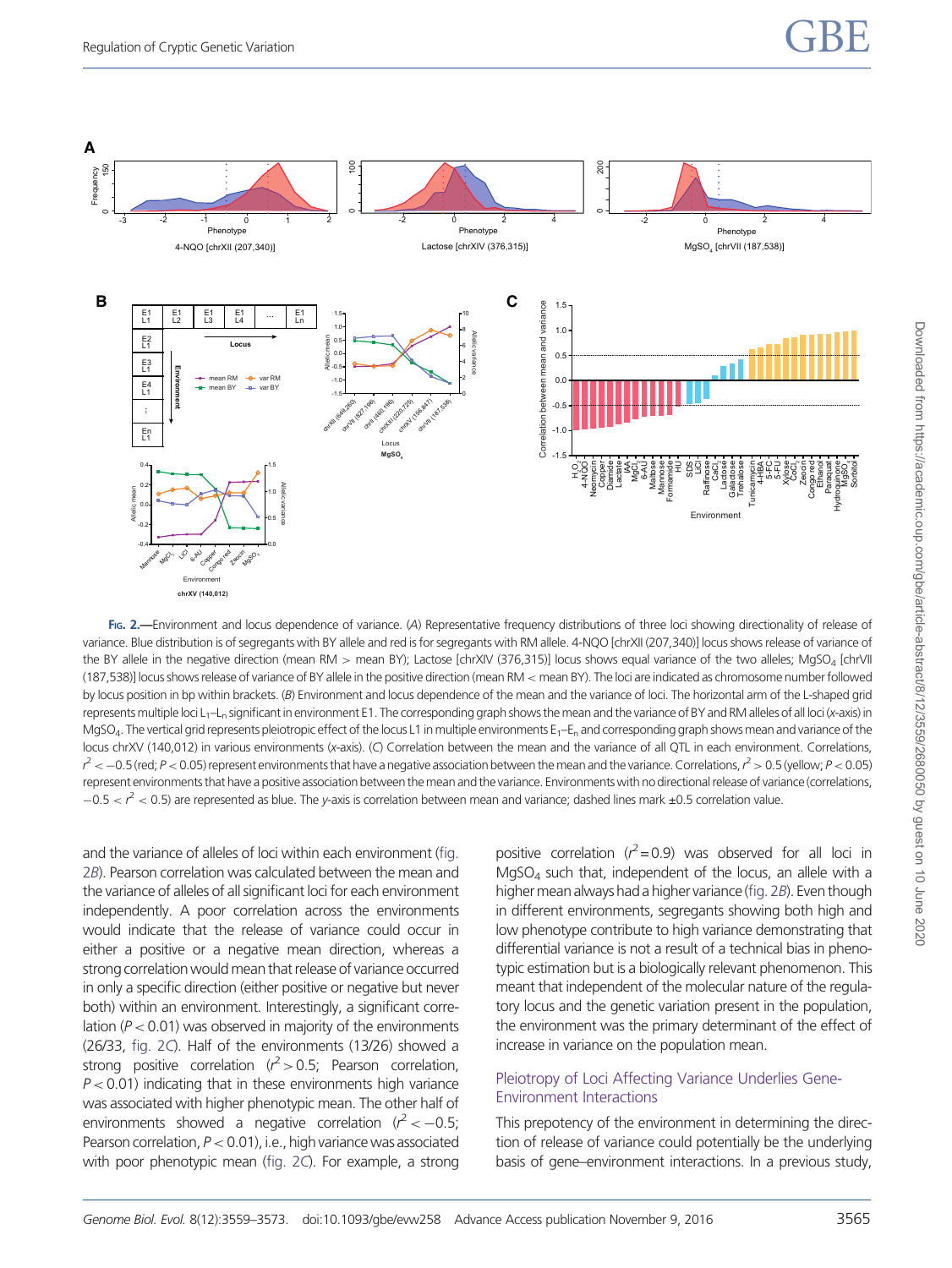<span id="page-7-0"></span>

FIG. 3.—Allelic bias in across environment covariance. (A) Frequency distribution of the number of positive and negative values of Deming regression t-test (Methods) across pleiotropic covariance loci (x-axis). The t-test value is positive where Cov (BY) > Cov (RM) and negative for Cov (BY) < Cov (RM). The y-axis indicates the number of environmental pairs across which the locus showed a significant difference in covariance. An asterisk denotes a significant Fisher Exact test ( $P < 0.05$ ). The locus is indicated as a chromosome number followed by the locus position in bp within brackets. (B) Covariance of normalized growth phenotype of the BY (blue) and the RM (red) allele of chrXIII (45,801) locus in Paraquat and Cu (Copper). The mean and the variance of each allele in each environment are indicated in the box. Paraquat shows a positive correlation between the mean and the variance whereas Cu shows a negative correlation ([fig. 2](#page-6-0)C). The locus is indicated as a chromosome number followed by the locus position in bp within brackets.

we reported high antagonism of the mean effect of loci across multiple environments [\(Yadav et al. 2015\)](#page-14-0). Thus, we next asked how the environment, by determining direction of release of variance, impacts the mean effects of pleiotropic loci. A locus can show environment dependent effect on variance in two ways; either it can result in difference in variance in one environment but not the other, or the identity of the segregants that show extreme phenotypes contributing to high variance can be different in the two environments. Therefore, in order to compare the effect of loci on variance across multiple environments in a comprehensive manner, we compared trait covariance of alleles across pairs of environments. Trait covariance measures how a population behaves across two environments [\(Haber and Dworkin 2016](#page-14-0)). A high covariance means similar phenotype of the segregants across a pair of environments, whereas a low covariance indicates uncorrelated phenotype of the segregants across the environments. As an alternative to performing a genome-wide trait covariance analysis, we chose only those loci (mQTL, vQTL, or mvQTL) that had a significant effect in more than one environment. Forty-two such loci were selected and the trait covariance of their alleles was compared across all possible pair-wise combinations of environments (Methods), where the locus had a significant effect [\(supplementary table S3,](http://gbe.oxfordjournals.org/lookup/suppl/doi:10.1093/gbe/evw258/-/DC1) [Supplementary Material](http://gbe.oxfordjournals.org/lookup/suppl/doi:10.1093/gbe/evw258/-/DC1) online). Eighteen loci showed a significant difference (F-statistic, corrected  $P < 0.05$ ) in the allelic covariance across at least one environmental pair, of which 5 loci were significant across more than 15 environmental pairs (fig. 3A, [supplementary table S3,](http://gbe.oxfordjournals.org/lookup/suppl/doi:10.1093/gbe/evw258/-/DC1) [Supplementary Material](http://gbe.oxfordjournals.org/lookup/suppl/doi:10.1093/gbe/evw258/-/DC1) online). We observed that low covariance was often a property of the allele that had higher variance between the two environments compared. Further, we observed that the loci with significantly different covariance across multiple pairs of environments showed an allelic bias. Among the 5 loci that showed differential covariance in more than 15 environmental pairs, 4 had a significant allelic bias, i.e., one allele had a tendency to show higher covariance than the other allele (Fisher Exact test,  $P < 0.05$ , fig. 3A). This was independent of the association between mean and variance in the environments compared. For example, in fig. 3B, Paraquat shows a positive correlation between the mean and the variance whereas Copper (Cu) shows a negative correlation [\(fig. 2](#page-6-0)C). However, BY allele of the chrXIII (45,801) locus shows reduced variance in both environments whereas the RM allele shows a higher variance in both. Hence, independent of the environment, alleles of a locus tend to either increase variance or decrease it across most environments in a consistent manner.

This consistent effect of alleles on covariance, along with strong environmental control of mean and variance, has profound implications on the nature of gene–environment interactions across diverse environments. Assume a following scenario where a locus shows differential covariance in two environments that show strong but opposite correlation between the mean and the variance. Because there is a high consistency in release of variance, one allele will result in high variance in both environments, whereas the other allele will show lower variance. The opposite correlation of mean and variance in the two environments would result in opposite effects on the allele with high variance in the two environments resulting in antagonistic pleiotropy. As a case in point,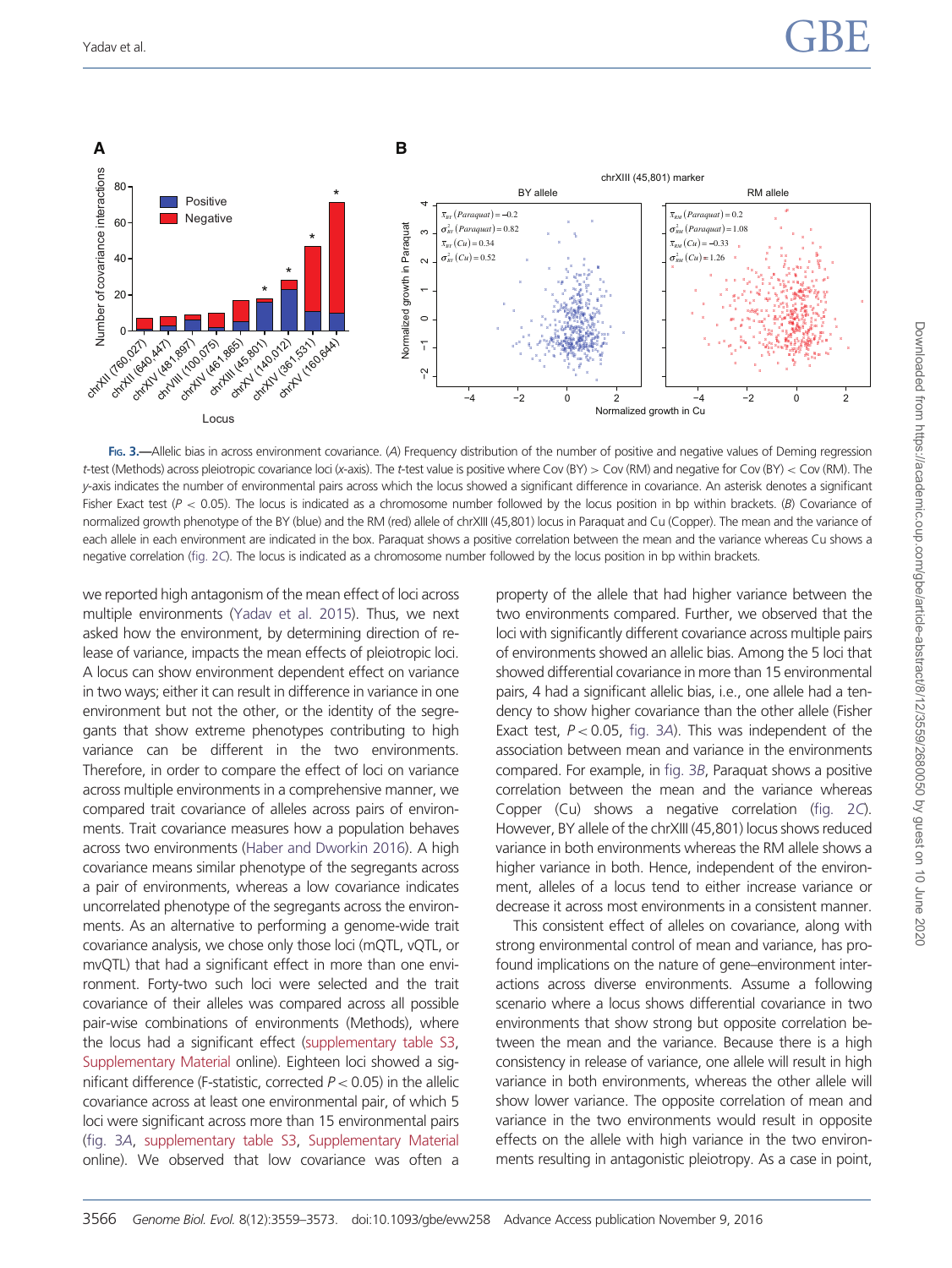in [figure 3](#page-7-0)B, BY allele of chrXIII (45,801) locus shows antagonism for mean values between Cu and Paraquat, the underlying basis of which is high variance of RM allele in both environments but differential effect of high variance in two environments.

## Difference in Variance is an Accurate Predictor of Genetic Interactions

The genetic interpretation of differential variance is that an allele with higher variance allows phenotypic manifestation of other genetic variants in the population, whereas the allele with lower variance buffers their effects. This implies that the vQTL and mvQTL regulate the effect of other loci, i.e., show genetic interactions. If this inference is correct then we should observe an increased tendency of these loci to show two-locus interactions. Additionally, just like a single locus can affect mean, variance or both, two loci can also interact to affect mean, variance or both. We carried out conventional two-locus mapping (2-mQTL mapping) that identifies two loci which interact to affect phenotypic mean. In addition, we modified the two-locus mapping technique using BF-statistic to identify genetic interactions that affect the variance of the segregants (2-vQTL mapping). If interaction between two loci resulted in a difference in both mean and variance, we termed it as 2-mvQTL interaction.

A 2-mQTL and 2-vQTL mapping was carried out in each environment independently between all loci that were significant as mQTL, vQTL, or mvQTL in those environments. A total of 73 significant interactions ( $P < 0.1$ ) were identified of which 18 (25%) were 2-mQTL, 33 (45%) were 2-vQTL and 22 (30%) were 2-mvQTL interactions ([fig. 1](#page-5-0)C). This substantially high number of 2-vQTL interactions, in comparison to a relatively small proportion of single vQTL ([fig. 1](#page-5-0)B), highlights the role of genetic interactions contributing to population variation without demonstrating epistasis of the mean effects. This may explain the lack of identification of two-locus interactions in other studies that focus only on mean effects. Whereas we did not identify more number of loci compared with [Bloom et al.](#page-14-0) [\(2013\),](#page-14-0) using 2-vQTL mapping we identified a substantially high number of two-locus interactions than previously observed. Most of the 2-mQTL and 2-mvQTL interactions were identified in environments that showed a large difference between broad ( $H^2$ ) and narrow ( $h^2$ ) sense heritabilities, i.e., the high heritability was a result of epistatic interactions instead of primarily additive effects. However, [Bloom et al. \(2013\)](#page-14-0) did not identify two-locus interactions in all of these environments. For example, for Hydroquinone, broad sense heritability  $(H^2)$ was 0.6, but the additive QTL identified could only explain a variance of 0.24 in the population and did not identify any two-locus interactions [\(Bloom et al. 2013\)](#page-14-0). Our 2-vQTL mapping approach identified three 2-vQTL interactions that could potentially explain this difference between broad and narrow sense heritabilities observed in this environment

([supplementary table S4](http://gbe.oxfordjournals.org/lookup/suppl/doi:10.1093/gbe/evw258/-/DC1), [Supplementary Material](http://gbe.oxfordjournals.org/lookup/suppl/doi:10.1093/gbe/evw258/-/DC1) online). Interestingly, amongst the loci showing 2-mQTL interactions, only 10% had mQTL effects, whereas 80% were either vQTL or mvQTL. Moreover, a negative correlation was observed between the total number of mQTL and the numbers of 2 mQTL ( $r^2 = -0.46$ ) and 2-vQTL ( $r^2 = -0.37$ ) interactions across environments. On the other hand, a strongly positive correlation was observed between number of mvQTL and numbers of 2-mQTL ( $r^2$  = 0.64) and 2-vQTL ( $r^2$  = 0.65) interactions. This further supports our previous observation of two types of genetic architectures, one consisting predominantly of mQTL and other of mvQTL with higher abundance of epistatic interactions in environments constituting mainly of mvQTL. Along with demonstrating a genetic basis of difference in variance, we show that difference in phenotypic variance is a robust predictor of tendency of a locus to show genetic interactions.

A higher likelihood of mvQTL to show genetic interactions provides an evidence for a genetic basis of why one allele of vQTL has higher variance compared with the other allele. The differential variance and covariance of the two alleles is a due to the phenotypic manifestation of other genetic loci, or CGV, in the presence of one allele but not the other. At a genetic level, it indicates that CGV is released in the presence of one allele (with higher variance) and buffered in the presence of the other (with lower variance). As an example to explain the above argument, chrXIV (368,185) locus shows differential allelic covariance across 4-HBA and Galactose and has distinct genetic interactions in both the environments. The BY allele of the chrXIV (368,185) locus has a higher variance in both 4- HBA and Galactose whereas RM allele has a lower variance ([fig. 4](#page-9-0)A). In 4-HBA, the chrXIII locus shows a larger effect in the presence of the BY allele of chrXIV locus than the RM allele ([fig. 4](#page-9-0)B). Similarly, in Galactose, chrXV locus shows a stronger effect on the phenotype in the presence of BY allele of chrXIV locus than the RM allele [\(fig. 4](#page-9-0)C). Similar results were also observed for other genetic interactions as well [\(supplementary](http://gbe.oxfordjournals.org/lookup/suppl/doi:10.1093/gbe/evw258/-/DC1) [table S4,](http://gbe.oxfordjournals.org/lookup/suppl/doi:10.1093/gbe/evw258/-/DC1) [Supplementary Material](http://gbe.oxfordjournals.org/lookup/suppl/doi:10.1093/gbe/evw258/-/DC1) online).

## Environment Specific Combinations of Genetic Interactions Regulate Phenotypic Variance

Enrichment of mvQTL in a few environments [\(fig. 1](#page-5-0)D) and higher tendency of mvQTL to show genetic interactions, these two observations together indicate that whereas genetic interactions are abundant in quantitative traits, they are not uniformly distributed. In other words, for the same population and the same phenotype (colony size), some environments reveal multiple genetic interactions whereas others show a primarily additive genetic regulation. Additionally, whereas these genetic interactions are environment specific, we observed that the same loci are involved in multiple genetic interactions within an environment [\(fig. 5](#page-11-0)A). Furthermore, most of the interactions with overlapping interacting loci were either 2-vQTL or 2-mvQTL, i.e., these loci affected variance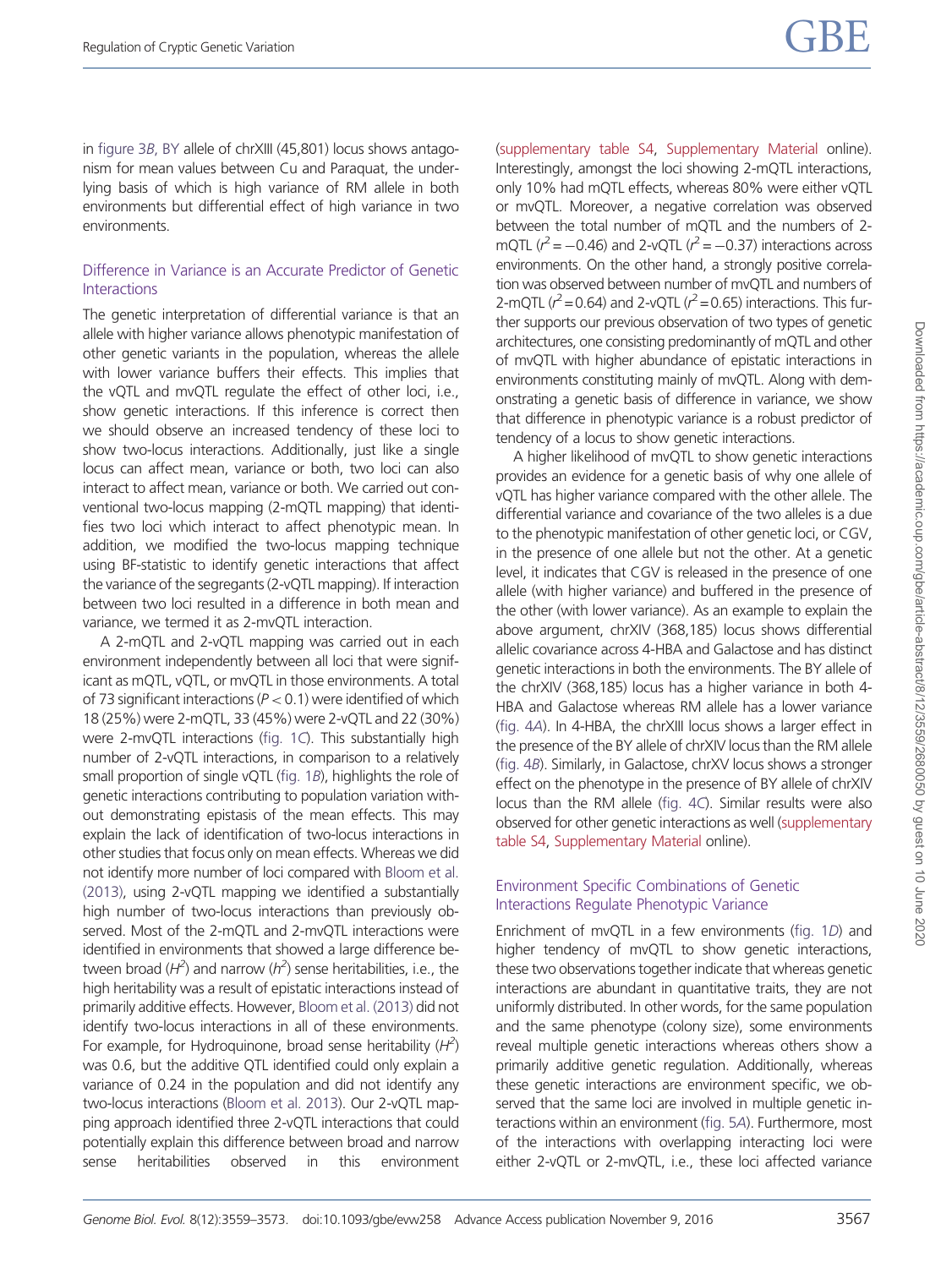<span id="page-9-0"></span>

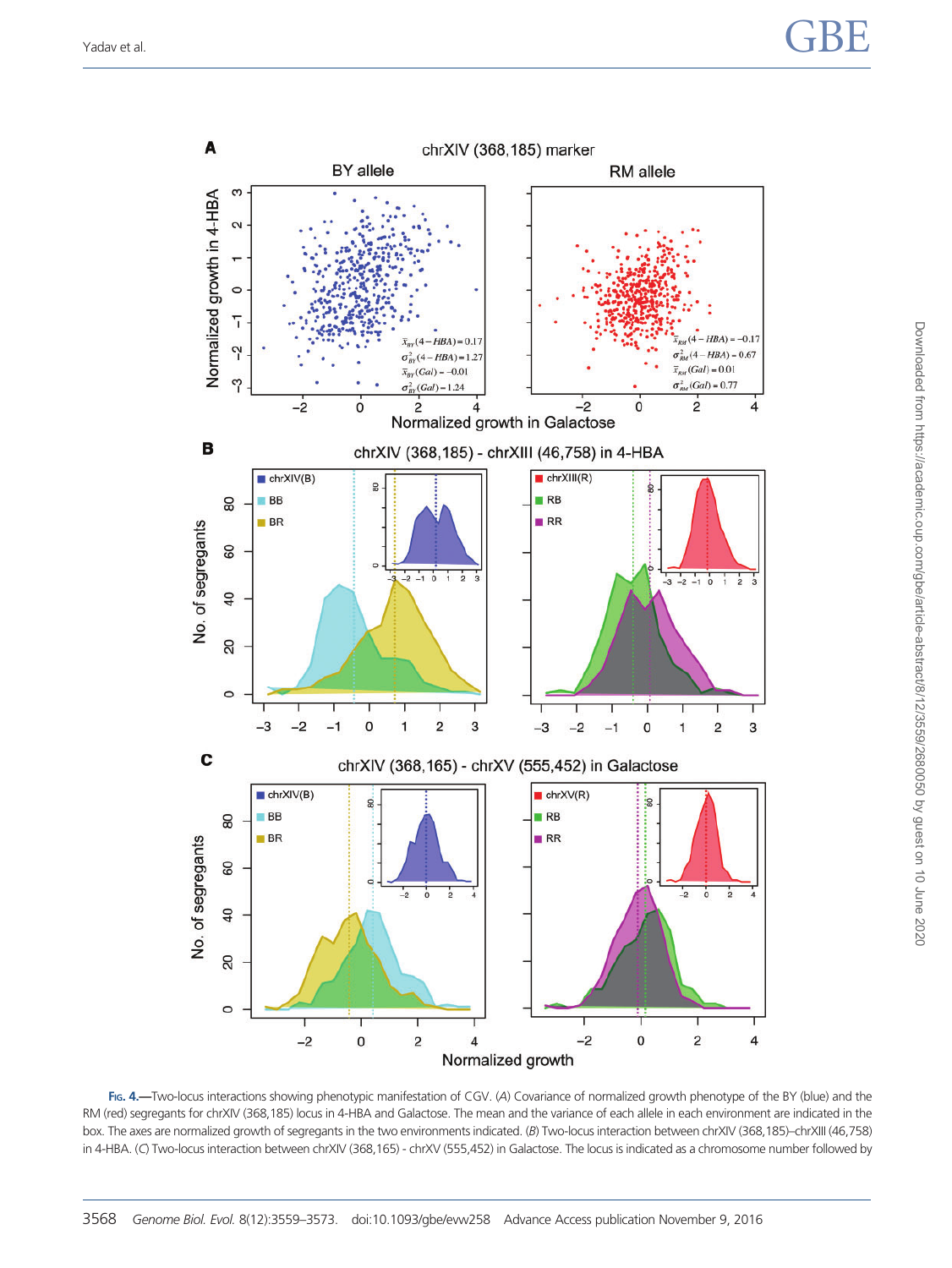of the segregating population in a redundant manner within an environment. As a case in point, the four interacting loci identified in Indoleacetic acid (IAA) show significant 2-mvQTL interactions with each other [\(fig. 5](#page-11-0)B and C). In IAA, a negative correlation [\(fig. 2](#page-6-0)C) was observed between mean and variance such that alleles with higher mean are associated with low variance. In each two-locus interaction, only 1 of 4 biallelic combinations has higher variance and lower mean phenotype compared with other combinations [\(fig. 5](#page-11-0)B). A significant two-locus interaction between all six pairs of these loci is indicative of existence of a higher order interaction among them. While we did not perform multi-locus interaction mapping, this implies presence of a higher order genetic interaction network that regulates phenotypic variance. Most allelic combinations of this network result in low variance, i.e., buffered phenotype, but some allelic combinations result in release of variance. Similar such genetic networks were identified in other environments based on comparison of two-locus interactions [\(fig. 6\)](#page-12-0). As commented previously, these networks were identified in environments with high broad but low narrow sense heritabilities, indicating a high contribution of epistatic interactions in their regulation, e.g., IAA and MgSO<sub>4</sub> have  $H^2$  of 0.81 and 0.87 but  $h^2$  of only 0.44 and 0.43, respectively. Whereas the degree of interactivity of a locus varied within each environment, all interactions affected just variance or both mean and variance. Furthermore, we observed that these potential genetic interaction networks were highly environment specific. Even though pleiotropic loci were part of these interactions, the effect of these loci in such environments depended on the allelic combinations of other loci in the network. These results suggest a tempting possibility that a dense genetic interactome underlies all traits, which is revealed under very specific genetic combinations and environmental cues.

The loci involved in genetic networks are large effect loci affecting both mean and variance. To discover the candidate molecular network underlying the genetic networks identified in our study, we extracted the list of genes within these interacting loci using [Bloom et al. \(2013\)](#page-14-0) data ([supplementary table](http://gbe.oxfordjournals.org/lookup/suppl/doi:10.1093/gbe/evw258/-/DC1) [S5](http://gbe.oxfordjournals.org/lookup/suppl/doi:10.1093/gbe/evw258/-/DC1), [Supplementary Material](http://gbe.oxfordjournals.org/lookup/suppl/doi:10.1093/gbe/evw258/-/DC1) online). We used protein–protein interactions, experimental evidence and co-expression evidences in STRING database (Methods) to identify a network of interacting genes for each environment specific genetic network. We deduced candidate molecular networks for 5 of the 8 genetic networks (fig. 6) identified in our study, revealing potential environment specific molecular networks that maintain CGV and hence regulate the phenotype ([supplementary](http://gbe.oxfordjournals.org/lookup/suppl/doi:10.1093/gbe/evw258/-/DC1) [fig. S1,](http://gbe.oxfordjournals.org/lookup/suppl/doi:10.1093/gbe/evw258/-/DC1) [Supplementary Material](http://gbe.oxfordjournals.org/lookup/suppl/doi:10.1093/gbe/evw258/-/DC1) online). Interestingly, despite the high environment specificity of these networks, the candidate genes identified are associated with central cellular processes viz., stress response transcription factors, protein chaperones, ribosomal biogenesis, etc. [\(fig. 5](#page-11-0)B and C). This indicates that regulation of CGV may not be brought about by specialized set of genes but could be a fundamental property inherent to cellular functioning. Moreover, such an approach can be used to identify environment specificity of pleiotropic molecular regulators. As an example, a similar genetic architecture regulating phenotypic variation was identified in two different types of cellular stresses, IAA and Formamide. IAA is a planthormonethatstimulatesadhesionmediatedbyYap1and Flo11 at lower concentrations and growth arrest at high concentration ([Prusty et al. 2004](#page-14-0); [Spaepen and Vanderleyden](#page-14-0) [2011\)](#page-14-0). On the other hand, Formamide acts as a stressor of biomolecules by affecting hydrogen bonds and invokes a general stress response [\(Hampsey 1997](#page-14-0)). Despite different known molecular responses, identical single QTL, covariance and genetic interactions ([fig. 5](#page-11-0)C and D) were identified in both these environments. We identified a significant protein–protein interaction network of 10 genes amongst the 61 genes present in these specific genetic networks (PPI enrichment,  $P=4.7 \times$ 10<sup>-9</sup>; [supplementary table S5](http://gbe.oxfordjournals.org/lookup/suppl/doi:10.1093/gbe/evw258/-/DC1), [Supplementary Material](http://gbe.oxfordjournals.org/lookup/suppl/doi:10.1093/gbe/evw258/-/DC1) online). This network of proteins is enriched in ribosome pathway (Bonferroni corrected FDR = 0.0073), specifically related to mitochondrial regulation. These mitochondrial regulators have not been previously associated with yeast growth in either IAA or Formamide. Additionally, that such constitutive ribosomal network could have potentially evolved as result of adaptation to specific selection pressures like IAA or Formamide. Hence, by overlaying molecular information over genetic networks regulating CGV, we have identified possible interactome that may have evolved in response to adaptation to diverse stresses.

## **Discussion**

In this paper, by identifying loci that affect mean and variance in a diverse array of environments, we uncovered the regulation of phenotypic variation beyond a relatively simplistic additive architecture of genetic variation. We show that CGV is ingrained in the architecture of complex traits and understanding its regulation can uncover the genetic networks underlying the genotype–phenotype map. Our results uncover a hierarchical regulation of phenotypic manifestation of genetic variants where the large effect regulators buffer the effects of cryptic variants in most environments and the variants are

FIG. 4.—Continued

the locus position in bp within brackets. For (B, C), the x-axis is normalized growth of segregants in the environment and the y-axis of number of segregants. Dash lines in segregant distributions (B, C) indicate the means of the distributions. The biallelic locus segregant distributions (in the locus order written above the plots) are indicated as BB (light blue), BR (light brown), RB (dark green) and RR (purple). Inset plots show the average distributions of the first locus (BY (blue) and RM (red) alleles). See [supplementary table S4,](http://gbe.oxfordjournals.org/lookup/suppl/doi:10.1093/gbe/evw258/-/DC1) [Supplementary Material](http://gbe.oxfordjournals.org/lookup/suppl/doi:10.1093/gbe/evw258/-/DC1) online for details.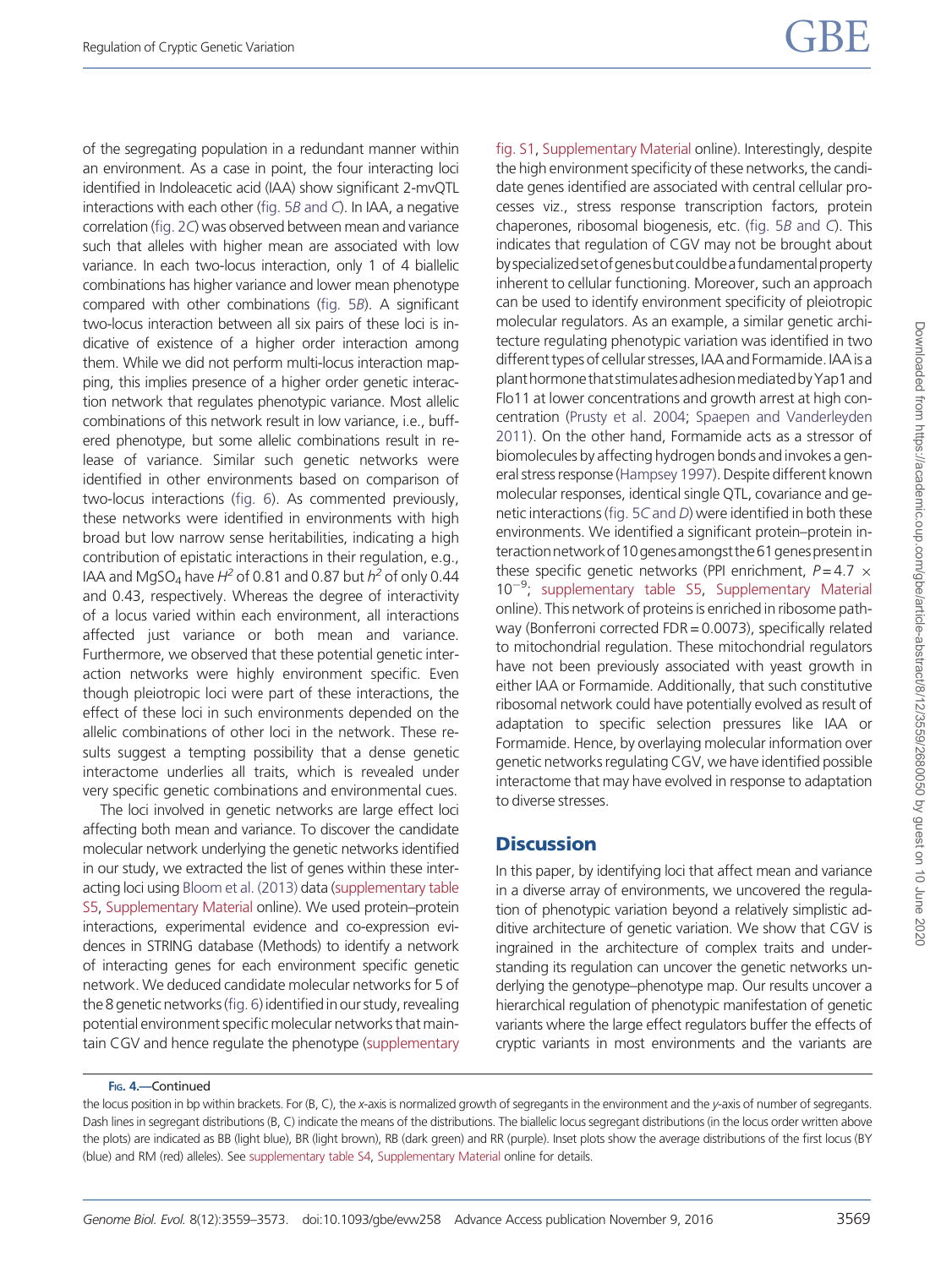<span id="page-11-0"></span>

FIG. 5.—Two-locus interactions identify genetic networks. (A) Two-locus interactions between various loci shown as connected links. The chrII (245,879) locus (red) has multiple interactions (deep red) for growth in the same environment (Congo red). The chrXIV (466,590) locus (green) has 6 environmentspecific two-locus interactions (4-NQO = dark green, Formamide = deep purple, Indoleacetic acid (IAA) = light blue, Lithium chloride (LiCl) = deep orange, Trehalose = deep yellow, Xylose = orange). Other two-locus interactions are indicated as light grey links. Genomic interaction maps made using Circos [\(Krzywinski et al. 2009](#page-14-0)). See [supplementary table S4,](http://gbe.oxfordjournals.org/lookup/suppl/doi:10.1093/gbe/evw258/-/DC1) [Supplementary Material](http://gbe.oxfordjournals.org/lookup/suppl/doi:10.1093/gbe/evw258/-/DC1) online for data. (B) Scatter plots showing examples of two-locus interactions of four loci [chrlll (191,928), chrIV (997,621), chrVlll (101,016), chrXIV (466,105)] in Indoleacetic acid (IAA). The biallelic locus segregant distributions (in the locus order written above the plots) are indicated as BB (red), BR (yellow), RB (green), and RR (blue) on x-axis. The mean and the variance of each allelic pair are indicated in the box with allelic pair with maximum value of variance indicated in red. The y-axis is normalized growth phenotype. (C) Schematic representation of genetic network of four loci, indicated in (B) above, showing two-locus interactions in Indoleacetic acid. Only the genes that showed molecular interactions are shown. The black lines indicate genetic interaction identified by two-locus analysis and purple line indicates molecular interactions identified through STRING (Methods). (D) Schematic representation of genetic network of four loci showing two-locus interactions in Formamide. Only the genes that showed molecular interactions are shown. The black lines indicate genetic interaction identified by two-locus analysis and purple line indicates molecular interactions identified through STRING.

revealed only upon a change in genetic background or under certain environments. These specific environments, probably determined by the adaptive history of the strains, perturb the internal buffering mechanisms that maintain the homeostasis between genetic and phenotypic diversity. This homeostasis is probably the main reason behind the primarily additive architecture of complex traits such that the underlying genetic networks are revealed only upon its perturbation. The genetic networks identified show two key properties. First, a single unique genetic network is active within each environment.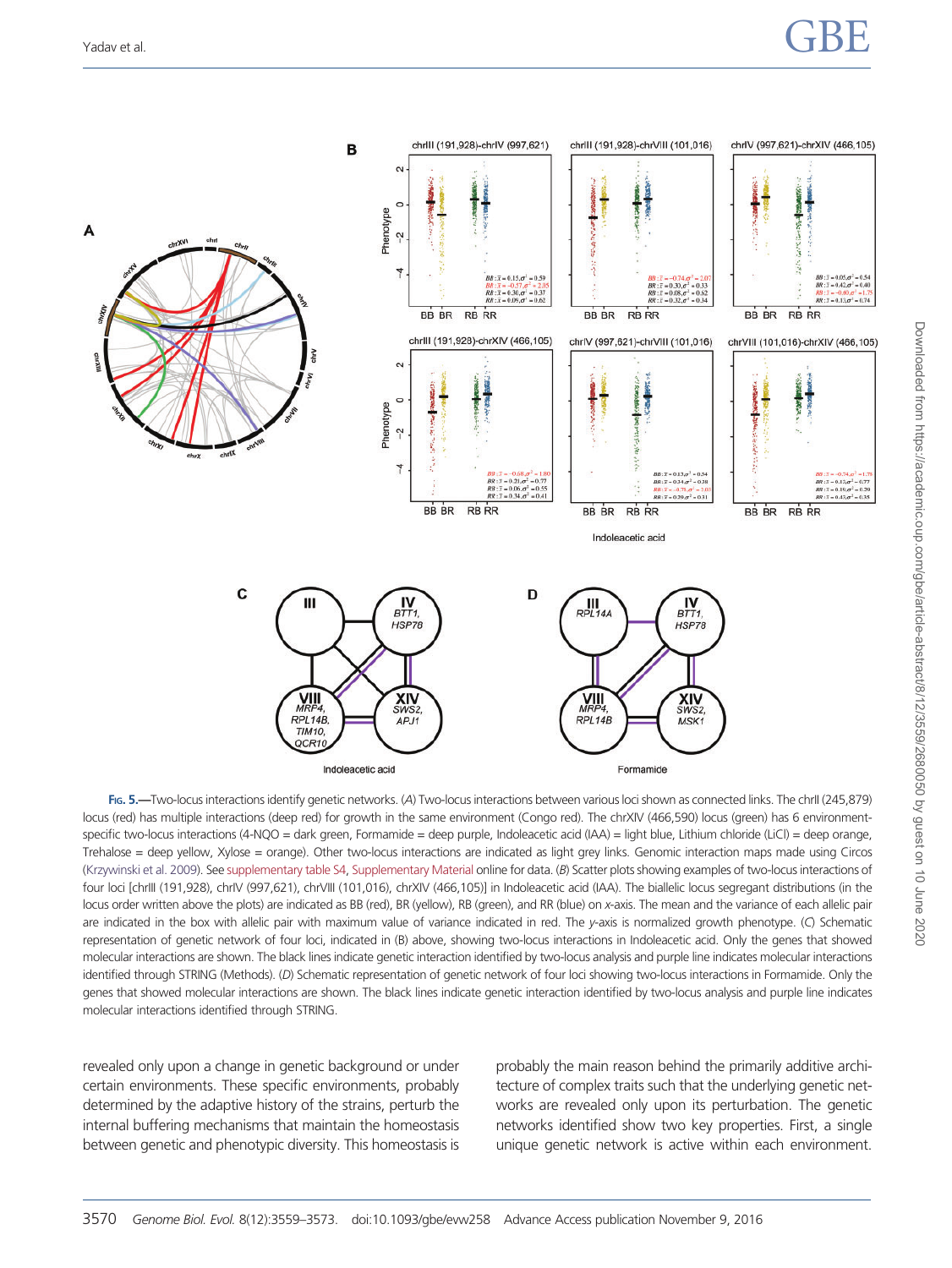<span id="page-12-0"></span>

FIG. 6.—Genetic networks identified in diverse environments. (A) Examples of specific genetic networks identified in different environments using twolocus interaction mapping. Pleiotropic loci identified through covariance mapping (see [fig. 3](#page-7-0)B) are highlighted as nodes with black outlines. See [supple](http://gbe.oxfordjournals.org/lookup/suppl/doi:10.1093/gbe/evw258/-/DC1)[mentary table S4,](http://gbe.oxfordjournals.org/lookup/suppl/doi:10.1093/gbe/evw258/-/DC1) [Supplementary Material](http://gbe.oxfordjournals.org/lookup/suppl/doi:10.1093/gbe/evw258/-/DC1) online for details.

Even though some loci are pleiotropic across environments, the environment specific genetic networks determine their effects in each environment. Second, each environment and hence each network release CGV in only one direction, i.e., the released CGV either has a positive or a negative effect on mean but never both.

It is possible that some of the mvQTL identified by us can be composed of a vQTL linked to an mQTL. However, the mvQTL distribution observed in the study was highly skewed ([fig. 1](#page-5-0)D) to be a result of such linkage. In some environments, most loci affected only mean (mQTL) without significant effect on phenotypic variance, whereas in other environments most loci affected both mean and variance (mvQTL), i.e., they behaved as both mQTL and vQTL. If an mvQTL was a result of linkage between an mQTL and a vQTL, then we would have observed some mvQTL in most environments, with the rest loci behaving as mQTL and vQTL. Such a clear demarcation of the presence of mvQTL, as observed in our study, rules out presence of linked loci affecting mean and variance independently as the major reason of mvQTL.

Gene–environment interactions (GEI) are a fundamental property of quantitative traits, such that all loci show environment dependence, albeit to different degrees [\(Mackay 2001](#page-14-0)). Whereas such an environmental dependence could be due to multiple reasons, our results indicate that differential regulation of CGV is a major contributor to GEI. Small effect GEI can arise if genetic variants are buffered in one environment such that they have no or small effects in that environments and revealed in the other environments thereby resulting in environment specific phenotypic effects. This explains the abundant small effect GEI observed previously ([Mackay 2001;](#page-14-0) [Yadav et al.](#page-14-0) [2015](#page-14-0)). This has implications towards understanding the environmental influence on phenotype, especially to explain the increasing rate of identification of trade-offs in various traits. In our previous paper [\(Yadav et al. 2015](#page-14-0)), we show that the environments like different carbon sources showed less trade-off among themselves than with other forms of stresses. In this paper, we show that a potential reason behind that could be buffered CGV in different carbon sources compared with stresses. Furthermore, we demonstrate how large scale GEI, especially antagonistic pleiotropy, could be due to differential association between mean and variance in various environments ([fig. 3](#page-7-0)B). We believe that this can explain the increasing identification of antagonistic effects in various disease causing alleles ([Carter and Nguyen 2011](#page-14-0)). Our study indicates that the trade-off of causal loci could be a result of differential buffering of CGV in different populations. This CGV is increasingly being uncovered due to population admixture and diverse lifestyles and can be a significant contributor to increasing incidence of modern complex diseases ([Gibson and Reed 2008\)](#page-14-0).

Environment is the primary determinant of the regulation of CGV such that it is released in only one direction in a particular environment. Even though other studies have focused on a few environments or phenotypes, we observed a similar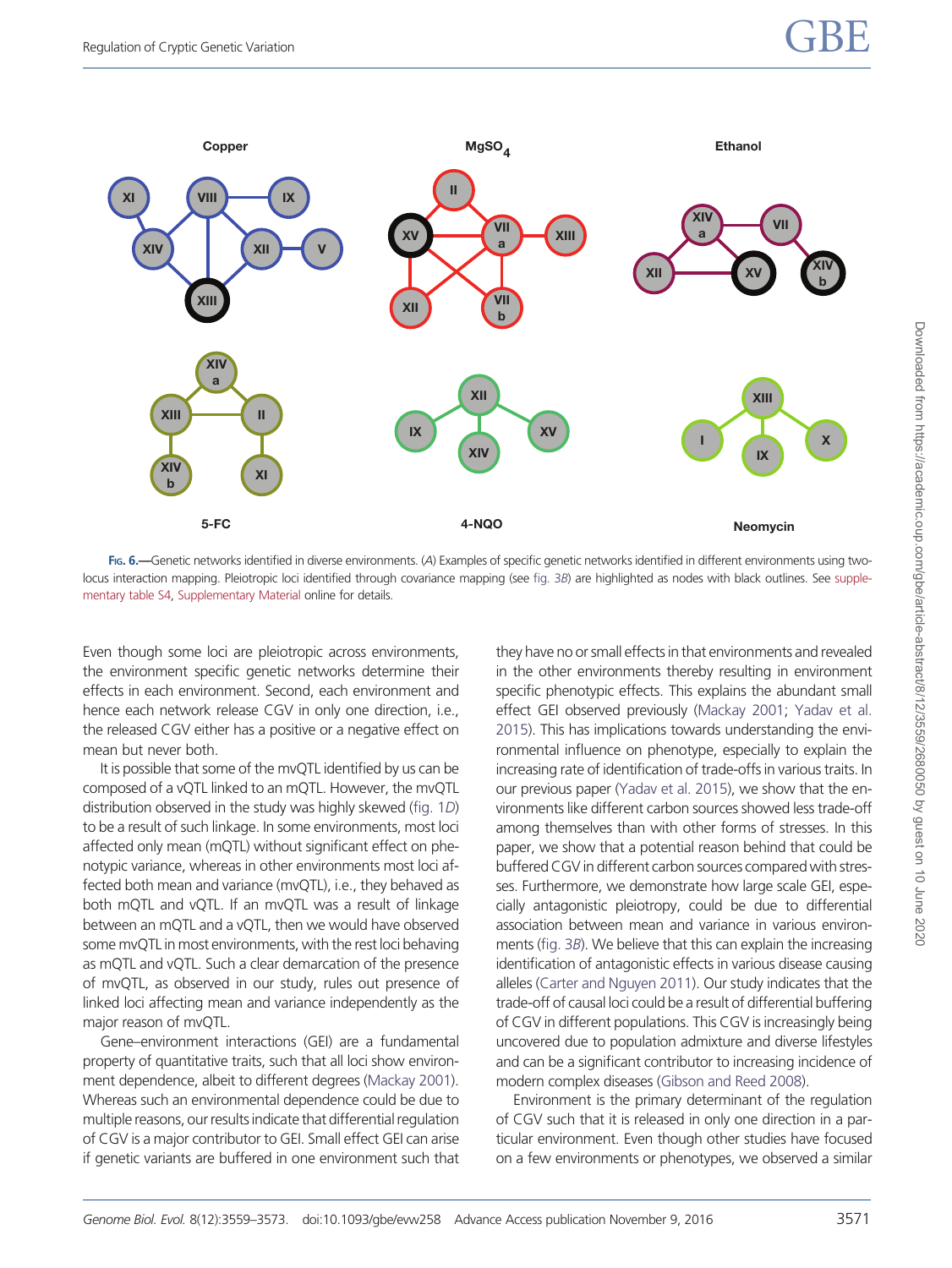"directionality" of the released CGV in them, for example in studies interrogating the effects of Hsp90 [\(Jarosz et al. 2010\)](#page-14-0) and other vQTL studies [\(Lee et al. 2014](#page-14-0)). Our multi-environment comparison shows that this is a property conserved across many environments. Because we show that single network of genetic loci is active in each environment, this directionality can be extrapolated to be a property of the genetic network. Multiple reasons can underlie this directional regulation of the effects of genetic variants. We propose that a genetic network, evolved for regulation of a phenotype, can work in two ways – the maximalistic or the minimalistic approach. The maximalistic approach would be evolution of networks that maintain the phenotype in a default "high" state. In this scenario, any genetic variant that results in a lower phenotype will not have substantial effect because an excess of "high" signal will mask its effect. As a result, such variants will get accumulated due to lack of purifying selection on them. Concurrently, a variant that increases the phenotype further will get fixed and become a part of the network. Therefore, perturbation in the buffering state of this network will result in phenotypic manifestation of only genetic variants that result in a poorer phenotype. The alternative, minimalistic approach would describe a default "low" state, such that the network maintains the phenotype in a nearly shut down state. With the upstream signal off or minimal, the downstream genetic variants that increase the flux will not be able to show their effects and hence get accumulated. Consequently, a breakdown in buffering of this network will reveal genetic variants that increase the phenotype. This regulation may happen at various levels (transcription, translation, or for metabolites) and can differ for different phenotypes and environments based on evolutionary histories of the populations. We would like to note that although weak and rare, a few loci affecting only variance without any significant effect on mean (vQTL) were also identified in our study. We have refrained from discussing properties of vQTL because their small number limits the ability to make any generalized observations. However, as an extrapolation from our two-QTL results, a vQTL would result in phenotypic manifestation of genetic variants in both directions and thus, not follow the two approaches as described above. It is therefore possible that different selection pressures would act on vQTL and mvQTL and future studies in this area will crucial to understand the differences in evolutionary importance of these two types of loci.

Finally, our results form a link between the genotype–phenotype map identified by studying population variation and genome-wide molecular studies. The environment specific genetic networks identified in our study reflect the trait and disease specific modular networks identified by various molecular studies. Integrating the two will help understand how the molecular networks are modified in diverse individuals and populations to regulate various phenotypes. Moreover, integrating the information from mapping studies and molecular studies can throw light upon the mechanistic basis of regulation of CGV and evolution of various networks.

Identification of molecular networks corresponding to genetic networks suggests that regulation of CGV is an integral part of adaptation and is potentially a major force shaping evolution of regulatory networks. We would like to highlight that identification of such genetic and molecular networks would not have been possible through conventional approaches for following reasons. First, these loci could not be identified in isogenic strains because a genetically heterogeneous population is required to detect differential effects on other genetic variants. Second, our study indicates existence of higher order genetic interactions that regulate CGV and hence, population phenotype. Identification of these multiallelic higher order interactions will difficult through deletion studies. Our results propose a high prevalence of such higher order interactions and emphasize the need to overlap genetic and molecular networks to comprehensively understand the genotype–phenotype map.

We propose that studying both mean and variance heterogeneity can address various long-standing questions in regulation of complex traits. The large effect loci identified for various phenotypes may not be directly causal but buffer the causal variants such that they show their effects only under certain allelic combinations of the genetic networks. This may explain the genetic background dependence and differential penetrance of causal loci that result in missing heritability in various GWA studies ([Manolio et al. 2009](#page-14-0); [Eichler](#page-14-0) [et al. 2010\)](#page-14-0). Additionally, whereas molecular studies in model systems and cell lines have identified extensive networks associated with various diseases, we do not yet understand which of the sub-networks within these networks result in variation in disease predisposition in humans. This limits both disease prediction as well as identification of therapeutic targets within these large networks. Our study demonstrates that how studying variance heterogeneity and overlapping identified genetic networks with known molecular networks has the potential to address these limitations. The ease of yeast model allowed discovery of such genetic networks, therefore, revisiting the already existing datasets of human diseases in the light of conclusions from this study can provide better insights into mechanisms regulating variation in human diseases.

## Supplementary Material

[Supplementary tables S1–S5](http://gbe.oxfordjournals.org/lookup/suppl/doi:10.1093/gbe/evw258/-/DC1), [figure S1,](http://gbe.oxfordjournals.org/lookup/suppl/doi:10.1093/gbe/evw258/-/DC1) and [file S1](http://gbe.oxfordjournals.org/lookup/suppl/doi:10.1093/gbe/evw258/-/DC1) are available at Genome Biology and Evolution online (http:// www.gbe.oxfordjournals.org/).

# Acknowledgments

This work was supported by Tata Institute of Fundamental Research intramural funds (12P-0120 to H.S.). The funders